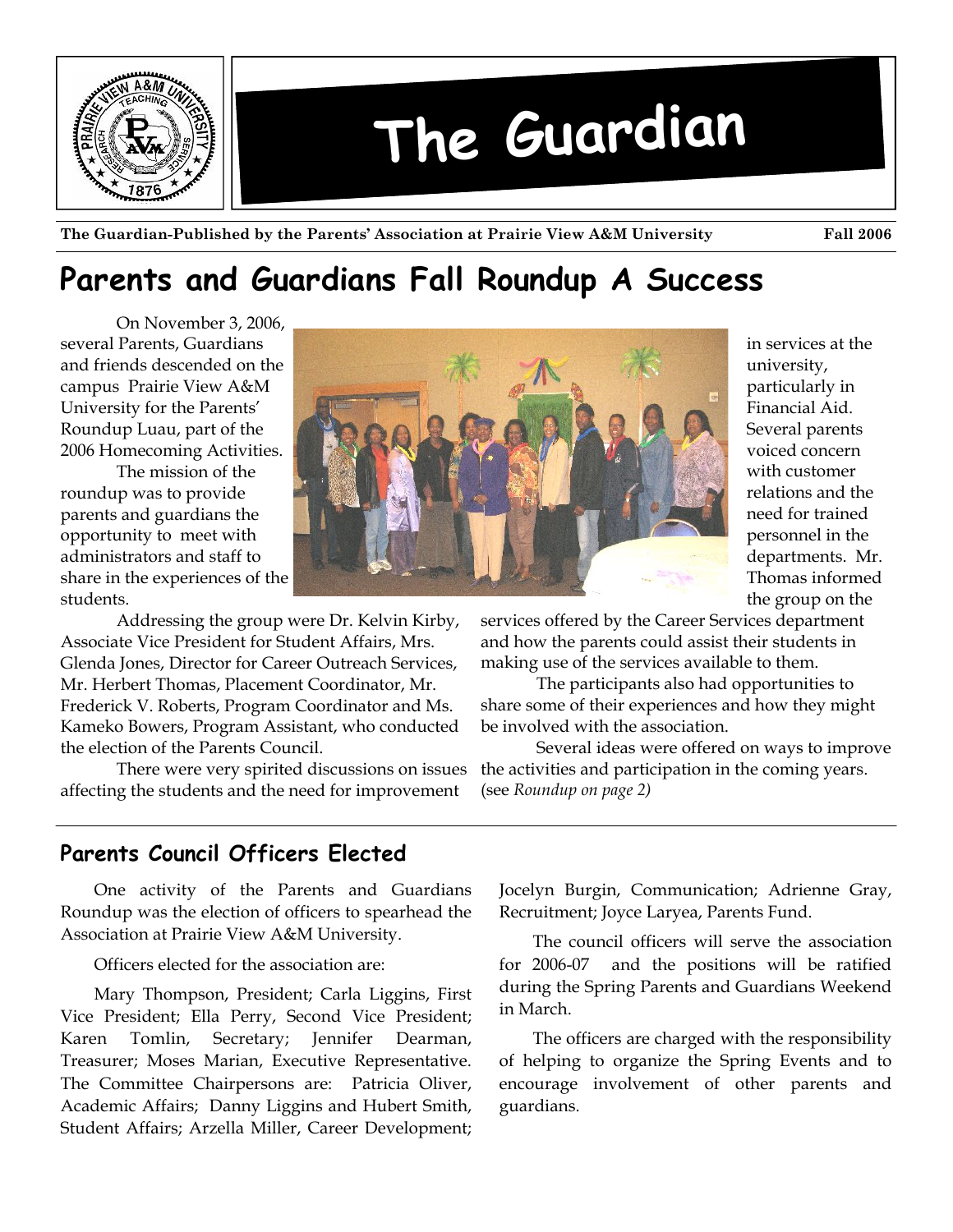## **Our Services . . .**

The Career and Outreach Services Department is part of the Division of Student Affairs.

When your son or daughter registers with our office, they have access to a variety of services to assist in their career development. The services include and are not limited to Career Assessment and Testing, Counseling, Job Preparation, workshops and seminars on Resume' and letter writing, interviewing skills and techniques, salary negotiations, etiquette, investment dressing and healthy living.

We also have job listings that provide students with part-time employment, Internships, research assistantships and Co-Op experiences. Most students who participate in these activities gain experiences that better prepare them for full-time employment upon graduation. The students must register for the services with MonsterTRAK, the leading website providing career resources for college students and alumni to find employment opportunities.

Additionally, the Center sponsors and co-sponsors several Career Fairs during the year. On February 27th, we will sponsor the **Spring Career Fair** for all students. More than 60 companies, government and non-profit agencies will be on the campus to recruit students for job placements. We will also hold a **Graduate & Professional School Career Fair** on April 3, 2007 for students interested in attending graduate and professional schools.

Please encourage your child to take advantage of the opportunities available with the Center.

# **Roundup Success** *(Continued from front page)*

 Following the discussion, the attendees feasted on the sumptuous meal provided and participated in door prizes and other giveaways. Each participant received a specially designed Goblet for homecoming. They also had the opportunity to purchase the special T-Shirt (shown on the right).

 The roundup concluded on Saturday with the special Parents Booth under the Alumni Homecoming Tent. Parents were able to register with the association, receive free bottled water, and purchase other paraphernalia on sale at the various booths. The group looks forward to bigger event this year.

*The Guardian* is the official publication of the Parent Association at Prairie View A&M University and is published quarterly by the Career and Outreach Services Center. Mrs. Glenda Jones is the Director and Frederick V. Roberts is the Editor for the Guardian. News and other stories are welcomed from parents and guardians and should be submitted at least 30 days prior to the month of publication to: The Guardian, Prairie View A&M University, P. O. Box 519, Mail Stop 1028, Prairie View, TX 77446-0519.

The Career and Outreach Services Department also sponsors the Summer Institute for Pre-College Enrichment for talented students in grades 10-12. The students are exposed to various programs identified as potential career options in agriculture, architecture and art, business, education, engineering, and health care, including pre-medicine and nursing.

The **2007 Institute is set for June 17-30** at Prairie View A&M University. The deadline for applications is April 15, 2007. See: www.pvamu.edu/careerservices for information and application. Please share this information with your family and friends.

### **Parents of the Year to be Awarded**

Plans are underway for the 2007 Parents and Guardians Weekend at the University.

 One highlight of the event will be the awards presentation of Parents of the Year to 10 Parents as nominated by the students and selected by a special committee on recognition.

 Students must complete an application and provide information stating why their parents should receive the honor. Deadline for applications is March 11, 2007. Applications can be secured online or picked up in the Career Services Office, 209 Evans Hall or contact 936- 261-3570.

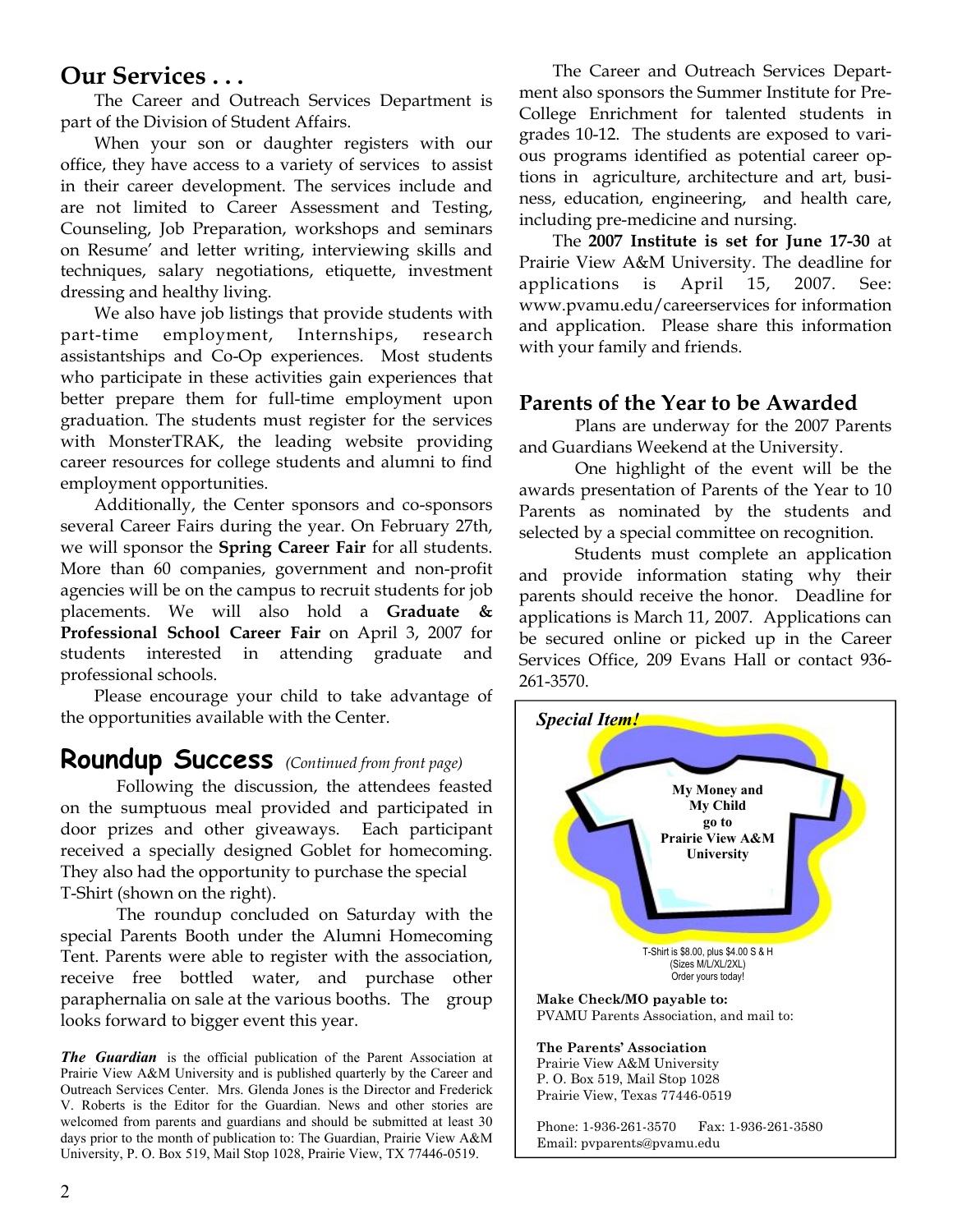Greetings . . .

We are pleased to invite you to share Parents & Guardian Family Weekend March 30-31, 2007 at Prairie View A&M University.

We have planned an exciting schedule of events for your participation. If you have something you wish to be included, feel free to let us know in advance.

Please complete the form below and return it with the appropriate registration fee. We look forward to your attendance.

Thank you!

#### **Registration Deadline: March 26, 2007**

Registration fee: \$20.00 per adult \$10.00 per child 12-17years of age

**Make Check or Money Order payable to**: **PVAMU Parents Association, and mail with form to:**

Prairie View Parents Association Attn: Parents & Guardian Weekend P.O. Box 519, Mail Stop 1028 Prairie View, Texas 77446

### **Parents/Family Weekend Schedule**

#### **Friday, March 30, 2007**

| $9:00$ a.m.      | Registration-MSC Foyer           |
|------------------|----------------------------------|
| $9:45$ a.m.      | Assembly                         |
| $11:00$ a.m.     | Classroom visits                 |
| $12 - 2:30$ p.m. | Lunch/University Bookstore Visit |
| $3:00$ p.m.      | Visit with Administrators        |
| $4:30$ p.m.      | Wrap-Up                          |
| $*7:00$ p.m.     | Entertainment                    |

### **Saturday, March 31, 2007**

| $9:00$ a.m.  | Registration MSC Foyer          |  |
|--------------|---------------------------------|--|
| $9:45$ a.m.  | Concurrent Workshops            |  |
| $10:40$ a.m. | <b>Student Life</b>             |  |
| $11:35$ a.m. | Round Table Discussion          |  |
| $12:30$ p.m. | Parents Award Luncheon          |  |
| $*2:00$ p.m. | Campus Tour                     |  |
| $*7:00$ p.m. | Entertainment - Talent Showcase |  |

#### **Sunday, April 1, 2007**

| $*11:00$ a.m. | <b>Chapel Services</b> |
|---------------|------------------------|
|---------------|------------------------|

\*Optional Activity

# Prairie View Parents Association **Parents & Guardian Family Weekend Registration Form**

|                                                 | Parent 1: $\qquad \qquad$                                                                                          | Parent 2: $\qquad \qquad \qquad$                                                         |                                                                                                  |  |
|-------------------------------------------------|--------------------------------------------------------------------------------------------------------------------|------------------------------------------------------------------------------------------|--------------------------------------------------------------------------------------------------|--|
| Mailing Address:                                |                                                                                                                    |                                                                                          |                                                                                                  |  |
| City:                                           |                                                                                                                    | State:                                                                                   | $\mathsf{Zip Code:}$                                                                             |  |
|                                                 |                                                                                                                    |                                                                                          | Telephone: Cell: Cell: Email address:                                                            |  |
|                                                 | Additional persons attending:                                                                                      |                                                                                          |                                                                                                  |  |
| Please check all that apply)                    | I will be attending on: $\Box$ Friday, March 30, 2007 (9:00 am-7:00 pm)<br>$\Box$ Sunday, April 1, 2007 (optional) |                                                                                          | □ Saturday, March 31, 2007 (9:00 am-2:00 pm)<br>$\Box$ I will not be attending any of the events |  |
| Total amount of check/money order enclosed:     |                                                                                                                    |                                                                                          | Make Check/MO payable to: PVAMU Parents Association                                              |  |
| @ \$20.00/adult = \$<br>(a) $$10.00/cchild = $$ |                                                                                                                    | The Parents' Association<br>Prairie View A&M University<br>P. O. Box 519, Mail Stop 1028 |                                                                                                  |  |
| Total<br><b>S</b>                               |                                                                                                                    | Prairie View, Texas 77446-0519                                                           |                                                                                                  |  |